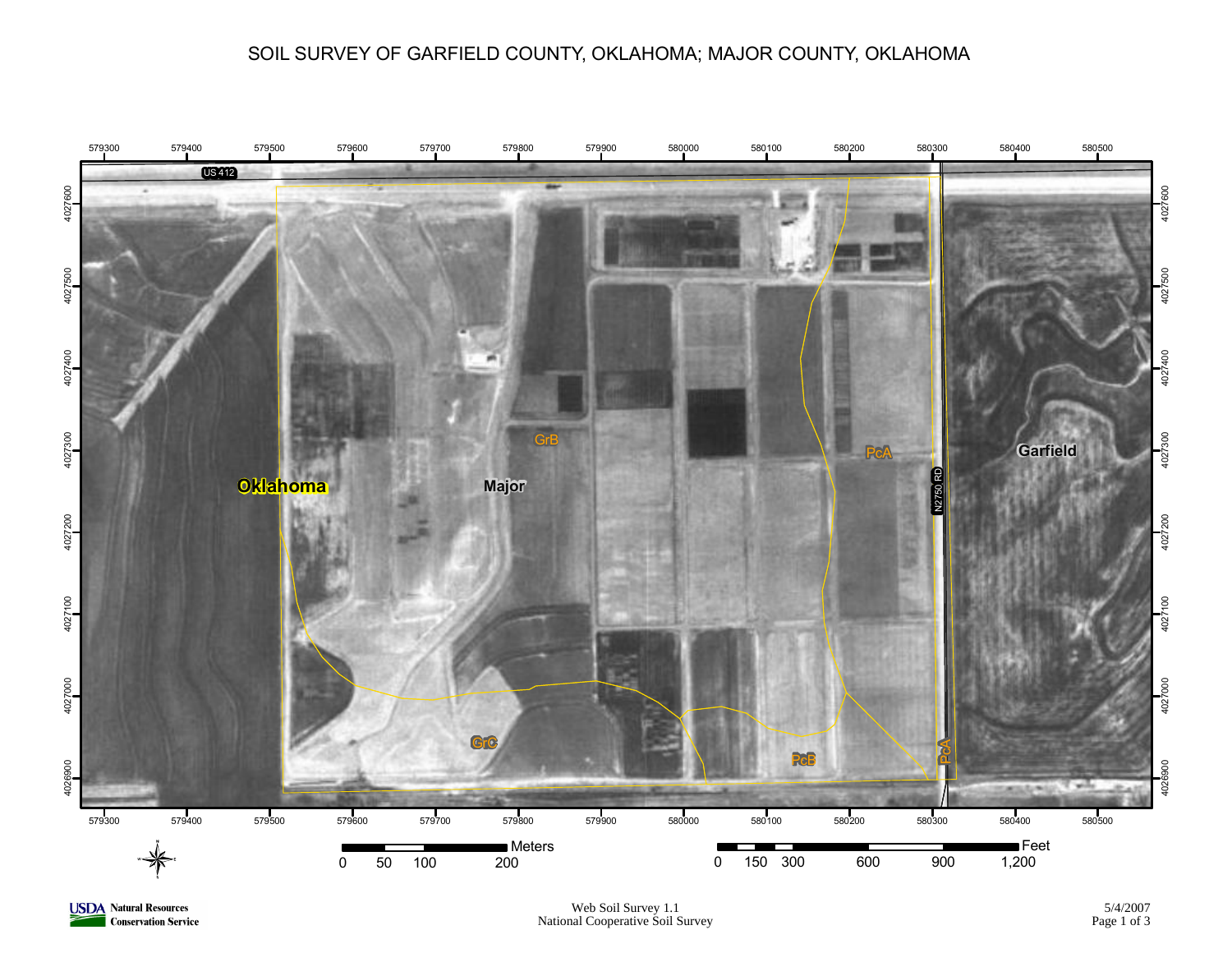### SOIL SURVEY OF GARFIELD COUNTY, OKLAHOMA; MAJOR COUNTY, OKLAHOMA



**Conservation Service** 

National Cooperative Soil Survey